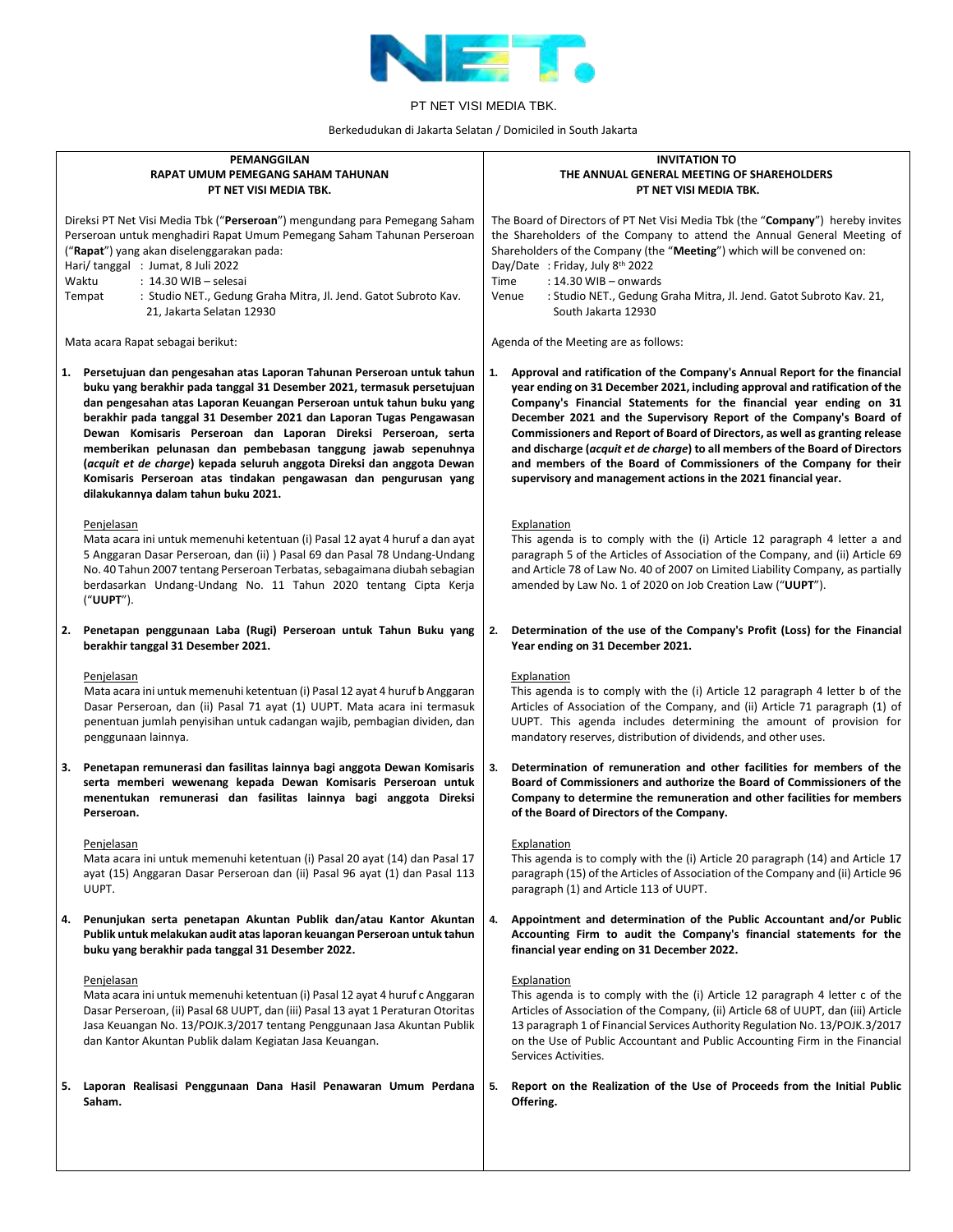

|          | Penjelasan                                                                                                                                                                                                                                                                                                                                                                                                                                                                                                                                                                                                                                                                                                                                                                                                                                                        | Explanation                                                                                                                                                                                                                                                                                                                                                                                                                                                                                                                                                                                                                                                                                                                                                                                                                                                              |  |
|----------|-------------------------------------------------------------------------------------------------------------------------------------------------------------------------------------------------------------------------------------------------------------------------------------------------------------------------------------------------------------------------------------------------------------------------------------------------------------------------------------------------------------------------------------------------------------------------------------------------------------------------------------------------------------------------------------------------------------------------------------------------------------------------------------------------------------------------------------------------------------------|--------------------------------------------------------------------------------------------------------------------------------------------------------------------------------------------------------------------------------------------------------------------------------------------------------------------------------------------------------------------------------------------------------------------------------------------------------------------------------------------------------------------------------------------------------------------------------------------------------------------------------------------------------------------------------------------------------------------------------------------------------------------------------------------------------------------------------------------------------------------------|--|
|          | Mata acara ini untuk memenuhi ketentuan dalam Pasal 7 Peraturan Otoritas<br>Jasa Keuangan No. 30/POJK.04/2015 tentang Laporan Realisasi Penggunaan<br>Dana Hasil Penawaran Umum.                                                                                                                                                                                                                                                                                                                                                                                                                                                                                                                                                                                                                                                                                  | This agenda is to comply with Article 7 of Financial Services Authority<br>Regulation No. 30/POJK.04/2015 on Report on the Realization of the Use of<br>Proceeds from the Public Offering.                                                                                                                                                                                                                                                                                                                                                                                                                                                                                                                                                                                                                                                                               |  |
|          | 6. Perubahan susunan anggota Direksi dan/atau Dewan Komisaris Perseroan.                                                                                                                                                                                                                                                                                                                                                                                                                                                                                                                                                                                                                                                                                                                                                                                          | Changes in the composition of the members of the Board of Directors and/or<br>6.<br>Board of Commissioners of the Company.                                                                                                                                                                                                                                                                                                                                                                                                                                                                                                                                                                                                                                                                                                                                               |  |
|          | Penjelasan<br>Mata acara ini untuk memenuhi ketentuan (i) Pasal 12 ayat 4 huruf d Anggaran<br>Dasar Perseroan, (ii) Pasal 26 Peraturan OJK No. 33/POJK.04/2014 tentang<br>Direksi dan Dewan Komisaris Emiten atau Perusahaan Publik, dan (iii) Pasal 94<br>dan Pasal 111 UUPT.                                                                                                                                                                                                                                                                                                                                                                                                                                                                                                                                                                                    | Explanation<br>This agenda is to comply with the (i) Article 12 paragraph 4 letter d of the<br>Articles of Association of the Company, (iii) Articles 26 of Financial Services<br>Authority Regulation No. 33/POJK.04/2014 on Board of Directors and Board<br>of Commissioner of Issuer or Public Company, and (iii) Article 94 and Article<br>111 of UUPT.                                                                                                                                                                                                                                                                                                                                                                                                                                                                                                              |  |
| Catatan: |                                                                                                                                                                                                                                                                                                                                                                                                                                                                                                                                                                                                                                                                                                                                                                                                                                                                   | Notes:                                                                                                                                                                                                                                                                                                                                                                                                                                                                                                                                                                                                                                                                                                                                                                                                                                                                   |  |
| 1.       | Perseroan tidak mengirimkan surat undangan tersendiri kepada para<br>pemegang saham. Pemanggilan ini merupakan undangan resmi bagi para<br>pemegang saham Perseroan sesuai dengan Pasal 14 ayat 12 Anggaran Dasar<br>Perseroan, dan dan dapat diakses melalui situs web Perseroan<br>(www.netvisimedia.co.id), situs web Bursa Efek Indonesia (www.idx.co.id)<br>dan situs web eASY.KSEI https://easy.ksei.co.id.                                                                                                                                                                                                                                                                                                                                                                                                                                                 | The Company does not send a separate invitation letter to the<br>1.<br>shareholders. This invitation is an official invitation to the shareholders of<br>the Company in accordance with Article 14 paragraph 12 of the Company's<br>Articles of Association, and can be accessed through the Company's<br>website (www.netvisimedia.co.id), the Indonesia Stock Exchange website<br>(www.idx.co.id) and the eASY.KSEI website https://easy.ksei.co.id.                                                                                                                                                                                                                                                                                                                                                                                                                   |  |
| 2.       | Bahan-bahan terkait mata acara Rapat dan Laporan Tahunan untuk tahun<br>buku yang berakhir pada tanggal 31 Desember 2021 tersedia di website<br>Perseroan sejak tanggal dilakukannya Pemanggilan sampai dengan Rapat<br>diselenggarakan, sesuai informasi Perseroan di atas dan demi alasan<br>kesehatan dan langkah pencegahan penyebaran Virus COVID-19, Perseroan<br>tidak menyediakan makanan/minuman dan bahan acara Rapat dalam<br>bentuk cetak.                                                                                                                                                                                                                                                                                                                                                                                                            | Materials related to the agenda of the Meeting and Annual Report for the<br>2.<br>financial year ending on December 31, 2021 are available on the Company's<br>website from the date of the Invitation until the Meeting is convened,<br>according to the Company's information above and for the health reasons<br>and measures to prevent the spread of the COVID-19 Virus, the Company<br>does not provide food/drinks and Meeting agenda materials in printed<br>form.                                                                                                                                                                                                                                                                                                                                                                                               |  |
| 3.       | Pemegang Saham yang berhak hadir atau diwakili dalam Rapat adalah:                                                                                                                                                                                                                                                                                                                                                                                                                                                                                                                                                                                                                                                                                                                                                                                                | The Shareholders who are entitled to attend or be represented at the<br>3.<br>Meeting are:                                                                                                                                                                                                                                                                                                                                                                                                                                                                                                                                                                                                                                                                                                                                                                               |  |
|          | a. untuk saham-saham Perseroan yang tidak berada dalam penitipan<br>kolektif<br>Pemegang Saham atau kuasa para Pemegang Saham Perseroan yang<br>sah dan nama-namanya tercatat dalam Daftar Pemegang Saham di<br>Biro Administrasi Efek ("BAE") Perseroan yaitu PT Adimitra Jasa<br>Korpora pada tanggal 15 Juni 2022, selambat-lambatnya pukul 16:00<br>WIB.<br>b. untuk saham-saham Perseroan yang berada dalam penitipan kolektif<br>Pemegang Saham Perseroan yang namanya tercatat secara sah pada<br>pemegang rekening atau bank kustodian di PT Kustodian Sentral Efek<br>Indonesia ("KSEI") pada tanggal 15 Juni 2022 selambat-lambatnya<br>pukul 16:00 WIB. Bagi pemegang rekening efek KSEI dalam penitipan<br>kolektif diwajibkan memberikan Daftar Pemegang Saham yang<br>dikelolanya kepada KSEI untuk mendapatkan Konfirmasi Tertulis Untuk<br>Rapat. | for the Shareholders whose shares are not deposited in Collective<br>a.<br>Custody<br>Valid Shareholders or its proxies of the Company's Shareholders<br>whose names are recorded in the Shareholders Register at the<br>Company's Bureau of Securities Administration (Biro Administrasi<br>Efek or "BAE") namely PT Adimitra Jasa Korpora as per June 15th<br>2022, until 16:00 WIB;<br>b.<br>for the Shareholders whose shares are deposited in Collective<br>Custody<br>Shareholders whose names are legally registered in the account<br>holder or the custodian bank at PT Kustodian Sentral Efek Indonesia<br>("KSEI") as per June $15th$ 2022 at the latest until 16:00 WIB. KSEI<br>securities account holder in collective custody are required to<br>provide KSEI with their managed Shareholders Register to obtain<br>Written Confirmation for the Meeting. |  |
| 4.       | Keikutsertaan pemegang saham dalam Rapat, dapat dilakukan dengan<br>mekanisme sebagai berikut:<br>a. hadir dalam Rapat secara fisik; atau<br>b. hadir dalam Rapat secara elektronik melalui aplikasi eASY.KSEI.                                                                                                                                                                                                                                                                                                                                                                                                                                                                                                                                                                                                                                                   | Shareholders can participate in the Meeting through the following<br>4.<br>mechanism:<br>physically attend the Meeting; or<br>a.<br>attend the Meeting electronically through the eASY.KSEI application.<br>b.                                                                                                                                                                                                                                                                                                                                                                                                                                                                                                                                                                                                                                                           |  |
| 5.       | Pemegang Saham atau kuasa Pemegang Saham yang bermaksud untuk<br>menghadiri Rapat secara fisik diminta untuk membawa dan menyerahkan<br>pada saat registrasi:<br>a. Untuk Pemegang Saham individu:<br>fotokopi data diri berupa KTP/paspor Pemegang Saham dan<br>Kuasanya;<br>fotokopi Surat Saham dan/atau Surat Kolektif Saham (dalam hal<br>saham yang dimiliki masih berbentuk warkat); dan<br>Untuk para Pemegang Saham dalam Penitipan Kolektif wajib<br>membawa Konfirmasi Tertulis Untuk Rapat yang dapat diperoleh<br>melalui Anggota Bursa atau Bank Kustodian.<br>b. Untuk Pemegang saham berbentuk badan hukum, koperasi, yayasan<br>atau dana pensiun:                                                                                                                                                                                               | Shareholders or their proxies who intend to physically attend the Meeting<br>5.<br>are requested to bring and submit the following within the registration:<br>For individual Shareholders:<br>а.<br>photocopy of personal data as such Identity Card/passport of<br>Shareholders and its Proxies;<br>photocopy of Shares Certificate and/or Collective Shares<br>Certificate (in the event shares owned is still in the form of scrip);<br>and<br>For Shareholders included in Collective Custody are required to<br>bring Written Confirmation for the Meeting which can be<br>obtained through Exchange Member or Custodian Bank.<br>For legal entities, cooperatives, foundations or pension funds<br>b.<br>Shareholders:                                                                                                                                            |  |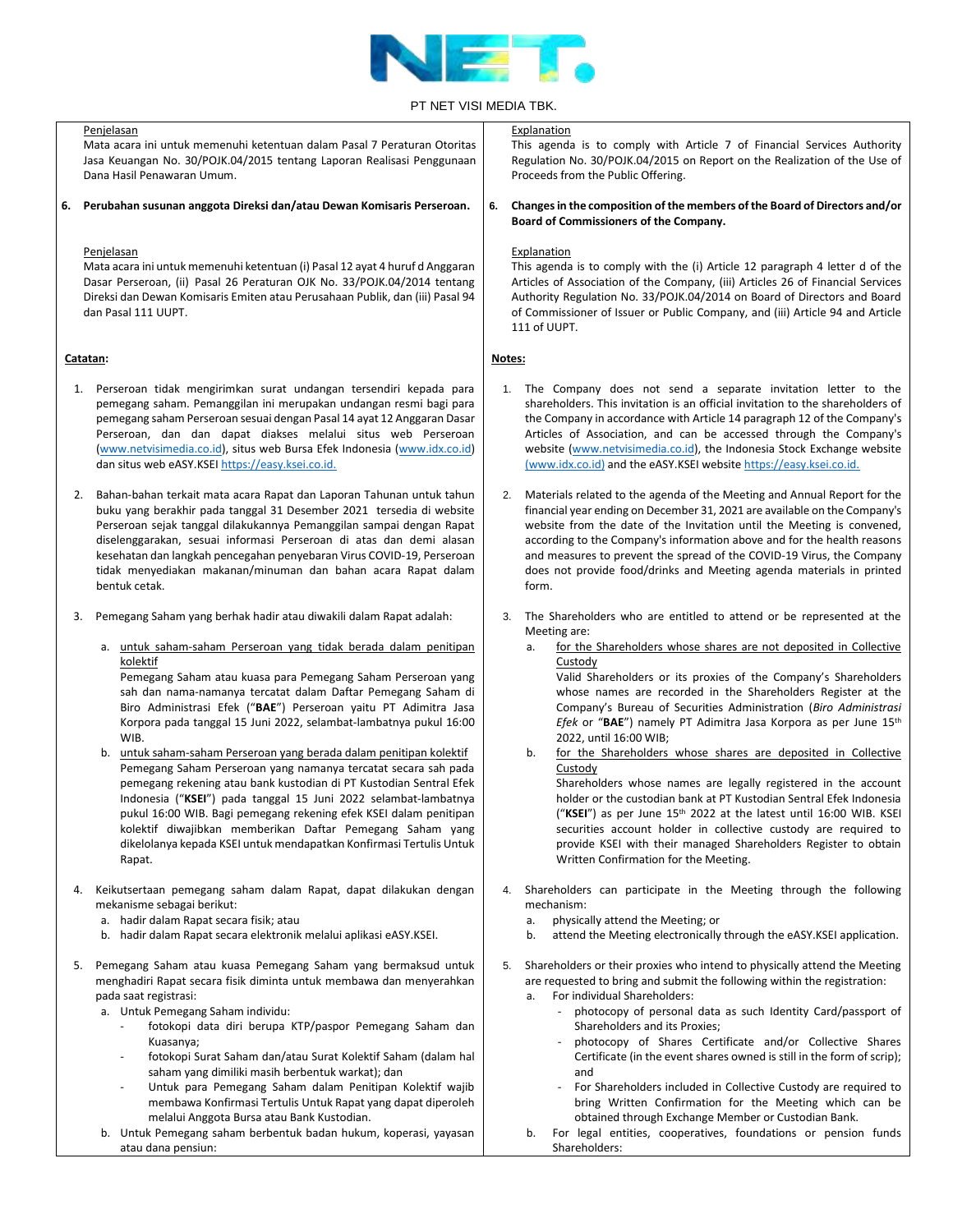

- fotokopi data diri berupa KTP/paspor dari Direktur yang berwenang dan kuasanya;
- fotokopi anggaran dasar dan perubahan terakhir serta akta pengangkatan Direksi dan Dewan Komisaris perusahaan yang terakhir; dan
- fotokopi Surat Saham dan/atau Surat Kolektif Saham (dalam hal saham yang dimiliki masih berbentuk warkat).
- 6. Pemegang saham yang dapat hadir langsung secara elektronik sebagaimana disebutkan pada butir 4 huruf b adalah pemegang saham individu lokal yang sahamnya disimpan dalam penitipan kolektif KSEI, dengan tata cara yang dapat dipelajari di website KSEI [https://www.ksei.co.id/data/download](https://www.ksei.co.id/data/download-data-and-user-guide)[data-and-user-guide.](https://www.ksei.co.id/data/download-data-and-user-guide)
- 7. Untuk menggunakan aplikasi eASY.KSEI, pemegang saham dapat mengakses [\(https://akses.ksei.co.id/\)](https://akses.ksei.co.id/).
- 8. Sebelum menentukan keikutsertaan dalam Rapat, pemegang saham wajib membaca ketentuan yang disampaikan melalui Pemanggilan ini serta ketentuan lainnya terkait pelaksanaan Rapat berdasarkan kewenangan yang ditetapkan oleh Perseroan. Ketentuan lainnya dapat dilihat melalui lampiran dokumen pada fitur 'Meeting Info' pada aplikasi eASY.KSEI dan/atau pemanggilan Rapat yang terdapat pada laman situs Perseroan terkait. Perseroan berhak untuk menentukan persyaratan lain sehubungan dengan keikutsertaan pemegang saham atau penerima kuasanya yang akan hadir dalam Rapat secara fisik.
- 9. Dengan mengedepankan prinsip kehati-hatian dan kewaspadaan terhadap perkembangan kondisi terkini terkait pandemi Corona Virus Disease (COVID-19) dan mematuhi ketentuan yang terdapat dalam Peraturan Pemerintah No. 20 Tahun 2020 tentang Pembatasan Sosial Berskala Besar dalam Rangka Percepatan Penanganganan COVID- 19 serta mengacu kepada Peraturan Otoritas Jasa Keuangan No. 15/POJK.04/2020 tentang Rencana dan Penyelenggaraan Rapat Umum Pemegang Saham Perusahaan Terbuka dan dengan ini menyarankan kepada Pemegang Saham untuk mengkuasakan kehadirannya melalui pemberian kuasa termasuk pengambilan suara serta penyampaian pertanyaan dengan ketentuan sebagai berikut:
	- a. Perseroan menyiapkan 2 (dua) jenis kuasa kepada Pemegang Saham yaitu Surat Kuasa konvensional yang dapat diunduh melalui situs web Perseroan www.netvisimedia.co.id atau menggunakan e-Proxy yang dapat diakses secara elektronik melalui situs web [https://easy.ksei.co.id](https://easy.ksei.co.id/) ("**eASY.KSEI**").
		- i. Surat Kuasa Konvensional: surat kuasa yang mencakup pemilihan suara serta pernyataan atas setiap mata acara Rapat. Surat kuasa yang telah dilengkapi dan ditandatangani berikut dengan dokumen pendukungnya dapat dikirimkan *scan copy* melalui email [corporate.secretary@netvisimedia.co.id](mailto:corporate.secretary@netvisimedia.co.id) dan [opr@adimitra](mailto:opr@adimitra-jk.co.id)[jk.co.id.](mailto:opr@adimitra-jk.co.id) Asli surat kuasa wajib dikirimkan melalui surat tercatat kepada BAE Perseroan yaitu PT Adimitra Jasa Korpora dan diterima oleh BAE paling lambat hari Selasa tanggal 5 Juli 2022 pukul 15:00 WIB, dengan alamat sebagai berikut:

PT Adimitra Jasa Korpora Kirana Boutique Office, Jl, Kirana Avenue III Blok F3 No. 5 Kelapa Gading – Jakarta Utara 14259 Telepon : 021-29745222, Email : opr@adimitra-jk.co.id

ii. Surat Kuasa Elektronik atau e-Proxy yang dapat diakses melalui eASY.KSEI, suatu sistem pemberian kuasa yang disediakan oleh KSEI untuk memfasilitasi dan mengintegrasikan surat kuasa dari Pemegang Saham tanpa warkat yang sahamnya berada dalam penitipan kolektif KSEI kepada kuasanya secara elektronik melalui situs web eASY.KSEI [\(https://easy.ksei.co.id\)](https://easy.ksei.co.id/) paling lambat 1 (satu) hari kerja sebelum tanggal penyelenggaraan Rapat yakni pada hari Kamis, tanggal 7 Juli 2022, pukul 12.00 WIB, bagi Pemegang Saham yang akan menggunakan eASY.KSEI dapat mengunduh panduan

- photocopy of personal data as such Identity Card/passport of the authorized Director and its proxies;
- photocopy of articles of association and its last amendment as well as the latest deed of appointment of the Company's Board of Directors and Board of Commissioners; and
- photocopy of Shares Certificate and/or Collective Shares Certificate (in the event shares owned is still in the form of script).
- 6. Shareholders who are eligible to attend electronically as referred to in point 4 letter b are local individual shareholders whose shares are deposited in the KSEI's collective custody, with procedures available at KSEI's website [https://www.ksei.co.id/data/download-data-and-user-guide.](https://www.ksei.co.id/data/download-data-and-user-guide)
- 7. To use eASY.KSEI application, shareholders can access such application through AKSes facility [\(https://akses.ksei.co.id/\)](https://akses.ksei.co.id/).
- 8. Prior to determining participation in the Meeting, shareholders are required to read the terms conveyed in this Invitation as well as other terms related to the convention of the Meeting based on the authority determined by the Company. Other terms can be accessed through the document attachments in the 'Meeting Info' feature on the eASY.KSEI application and/or invitation of the Meeting found on the Company's website. The Company has the right to determine other requirements in relation to the participation of shareholders or their proxies who will physically attend the Meeting.
- 9. By prioritizing the principle of prudence and vigilance against the development of the latest conditions related to the Corona Virus Disease (COVID-19) pandemic and complying with the provisions contained in Government Regulation no. 20 of 2020 concerning Large-Scale Social Restrictions in the Context of Accelerating the Handling of COVID-19 and referring to the Financial Services Authority Regulation No. 15/POJK.04/2020 concerning the Plan to Organize the General Meeting of Shareholders of the Company The Company hereby advises the Shareholders to authorize their presence through the granting of power of attorney including voting and submitting questions with the following conditions:
	- a. The Company prepares 2 (two) types of power of attorney to Shareholders, namely conventional Power of Attorney which can be downloaded through the Company's website [www.netvisimedia.co.id](http://www.netvisimedia.co.id/) or using e-Proxy which can be accessed electronically through the website [https://easy.ksei.co.id](https://easy.ksei.co.id/)  ("**eASY.KSEI**").
		- i. Conventional Power of Attorney: a power of attorney that includes voting and a statement on each agenda item of the Meeting. The completed and signed power of attorney along with supporting documents can be sent a scanned copy via email to [corporate.secretary@netvisimedia.co.id](mailto:corporate.secretary@netvisimedia.co.id) and [opr@adimitra-jk.co.id.](mailto:opr@adimitra-jk.co.id) The original power of attorney must be sent by registered letter to the Company's BAE namely PT Adimitra Jasa Korpora and received no later than date Tuesday, July 5th 2022 time 15:00 WIB, at the following address:

PT Adimitra Jasa Korpora Kirana Boutique Office, Jl, Kirana Avenue III Blok F3 No. 5 Kelapa Gading – Jakarta Utara 14259 Telephone : 021-29745222, Email : opr@adimitra-jk.co.id

ii. Electronic Power of Attorney or e-Proxy that can be accessed through the eASY.KSEI: an electronic authorization system provided by KSEI to facilitate and integrate the power of attorney of the scriptless Shareholders whose shares are in the collective custody of KSEI to their proxies electronically through the eASY-KSEI's website until 1 (one) working day before the Meeting date, on Thursday, July 7<sup>th</sup> 2022, at 12.00 WIB. For the Shareholders who intend to use the e-Proxy through eASY.KSEI may download the user guidance through the following link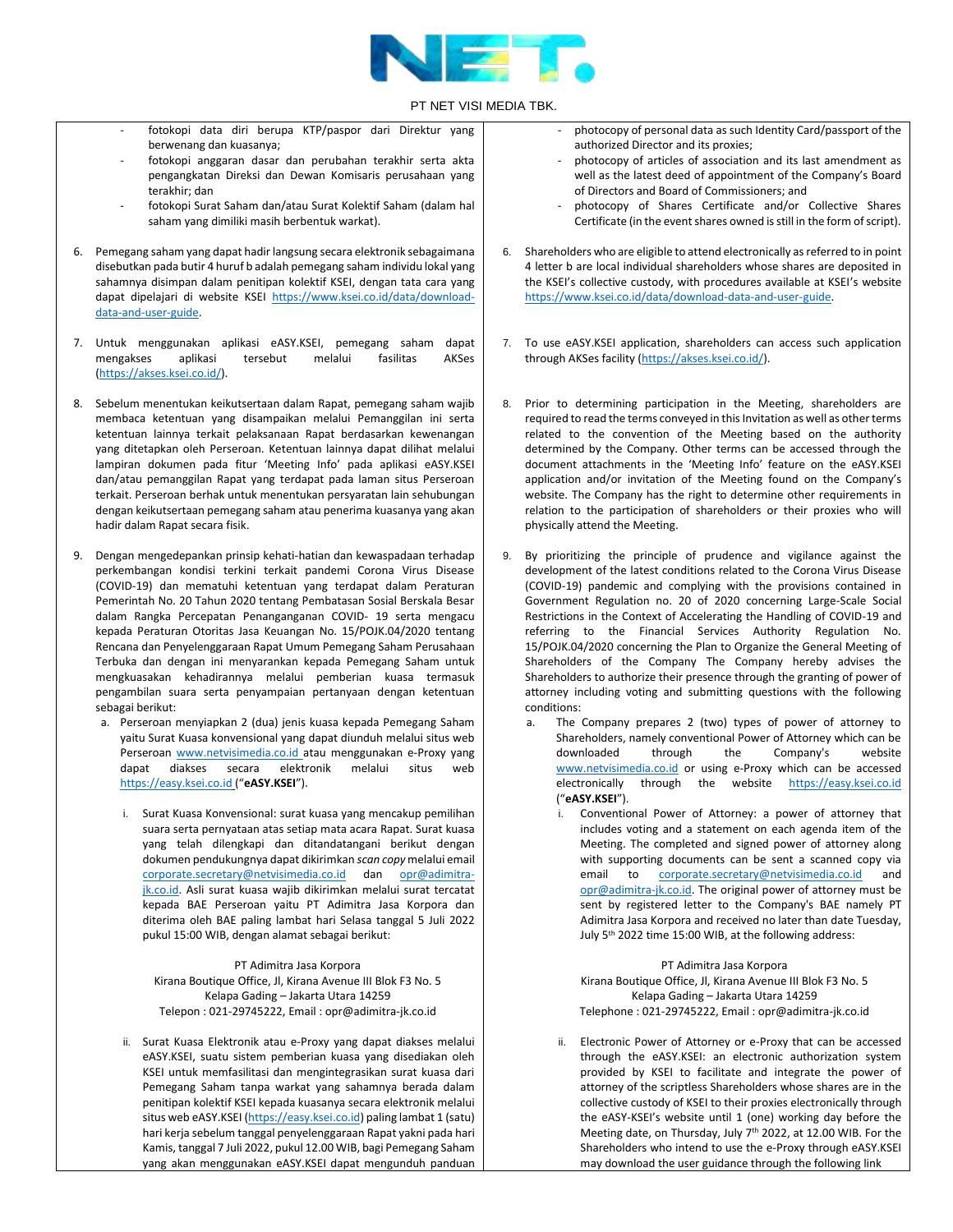

| penggunaan                                                  | pada | link | berikut |
|-------------------------------------------------------------|------|------|---------|
| ((https://www.ksei.co.id/data/download-data-and-userguide). |      |      |         |

- b. Direktur, anggota Dewan Komisaris atau karyawan Perseroan dapat bertindak selaku kuasa pemegang saham dalam Rapat, namun suara yang dikeluarkan selaku penerima kuasa tidak dihitung dalam pemungutan suara selama Rapat.
- 10. Tindakan preventif ini tidak menghalangi bagi Pemegang Saham yang berkenan hadir langsung pada penyelenggaraan Rapat, namun dengan tetap memperhatikan pembatasan yang perlu diterapkan sesuai dengan protokol Pemerintah yang diimplementasikan pengelola gedung dan/atau otoritas setempat.
- 11. Pemegang saham yang akan hadir atau memberikan kuasa secara elektronik dalam Rapat melalui aplikasi eASY.KSEI wajib memperhatikan hal-hal berikut:
	- a. Proses Registrasi
		- i. Pemegang saham tipe individu lokal yang belum memberikan deklarasi kehadiran atau kuasa dalam aplikasi eASY.KSEI hingga batas waktu pada butir 9 a ii dan ingin menghadiri Rapat secara elektronik maka wajib melakukan registrasi kehadiran dalam aplikasi eASY.KSEI pada tanggal pelaksanaan Rapat sampai dengan masa registrasi Rapat secara elektronik ditutup oleh Perseroan.
		- ii. Pemegang saham tipe individu lokal yang telah memberikan deklarasi kehadiran tetapi belum memberikan pilihan suara minimal untuk 1 (satu) mata acara Rapat dalam aplikasi eASY.KSEI hingga batas waktu pada butir 9 a ii dan ingin menghadiri Rapat secara elektronik maka wajib melakukan registrasi kehadiran dalam aplikasi eASY.KSEI pada tanggal pelaksanaan Rapat sampai dengan masa registrasi Rapat secara elektronik ditutup oleh Perseroan.
		- iii. Pemegang saham yang telah memberikan kuasa kepada penerima kuasa yang disediakan oleh Perseroan (*Independent Representative*) atau *Individual Representative* tetapi pemegang saham belum memberikan pilihan suara minimal untuk 1 (satu) mata acara Rapat dalam aplikasi eASY.KSEI hingga batas waktu pada butir 9 a ii, maka penerima kuasa yang mewakili pemegang saham wajib melakukan registrasi kehadiran dalam aplikasi eASY.KSEI pada tanggal pelaksanaan Rapat sampai dengan masa registrasi Rapat secara elektronik ditutup oleh Perseroan.
		- iv. Pemegang saham yang telah memberikan kuasa kepada penerima kuasa partisipan/*Intermediary* (Bank Kustodian atau Perusahaan Efek) dan telah memberikan pilihan suara dalam aplikasi eASY.KSEI hingga batas waktu pada butir 9 a ii, maka perwakilan penerima kuasa yang telah terdaftar dalam aplikasi eASY.KSEI wajib melakukan registrasi kehadiran dalam aplikasi eASY.KSEI pada tanggal pelaksanaan Rapat sampai dengan masa registrasi Rapat secara elektronik ditutup oleh Perseroan.
		- v. Pemegang sahamyang telahmemberikan deklarasi kehadiran atau memberikan kuasa kepada penerima kuasa yang disediakan oleh Perseroan *(Independent Representative)* atau *Individual Representative* dan telah memberikan pilihan suara minimal untuk 1 (satu) atau ke seluruh mata acara Rapat dalam aplikasi eASY.KSEI paling lambat hingga batas waktu pada butir 9 a ii, maka pemegang saham atau penerima kuasa tidak perlu melakukan registrasi kehadiran secara elektronik dalam aplikasi eASY.KSEI pada tanggal pelaksanaan Rapat. Kepemilikan saham akan otomatis diperhitungkan sebagai kuorum kehadiran dan pilihan suara yang telah diberikan akan otomatis diperhitungkan dalam pemungutan suara Rapat.
		- vi. Keterlambatan atau kegagalan dalam proses registrasi secara elektronik sebagaimana dimaksud dalam angka i – iv dengan alasan apa pun akan mengakibatkan pemegang saham atau penerima kuasanya tidak dapat menghadiri Rapat secara elektronik, serta kepemilikan sahamnya tidak diperhitungkan sebagai kuorum kehadiran dalamRapat.

[\(https://www.ksei.co.id/data/download-data-and-userguide\).](https://www.ksei.co.id/data/download-data-and-userguide)

- b. Directors, members of the Board of Commissioners or employees of the Company may act as proxies for shareholders at the Meeting, but the votes cast as proxies are not counted in the voting during the Meeting.
- 10. This preventive act shall not preclude the Shareholders who wish to attend directly at the convening of the Meeting, but with due regard to the limitation that needs to be applied pursuant to the health protocol implemented by the building management and/or the local authority.
- 11. Shareholders who will attend or provide power of attorney electronically at the Meeting through eASY.KSEI application shall pay attention to the following:
	- a. Registration Process
		- Local individual shareholders who have not submitted attendance declaration or power of attorney in the eASY.KSEI application by the time limit set in point 9 a ii and wish to attend the Meeting electronically are required to register their attendance in the eASY.KSEI application on the Meeting date until the electronic registration period for the Meeting is closed by the Company.
		- ii. Local individual shareholders who have submitted attendance declaration but have not cast their votes for at least 1 (one) Meeting agenda in the eASY.KSEI application until the deadline in point 9 a ii and wish to attend the Meeting electronically are required to register their attendance in the eASY.KSEI application on the Meeting date until the electronic registration period for the Meeting is closed by the Company.
		- iii. Shareholders who have granted power of attorney to their proxies provided by the Company (Independent Representative) or Individual Representative but the shareholders have not cast their votes for at least 1 (one) Meeting agenda in the eASY.KSEI application until the deadline set in point 9 a ii, then the proxies representing the shareholders are required to register their attendance in the eASY.KSEI application on the Meeting date until the electronic registration period for the Meeting is closed by the Company.
		- iv. Shareholders who have granted power of attorney to the participant/Intermediary proxy (Custodian Bank or Securities Company) and has cast their votes in the eASY.KSEI application until the deadline set in point 9 a ii, then the proxy who has been registered in the eASY.KSEI application are required to register their attendance in the eASY.KSEI application on the Meeting date until the electronic registration period for the Meeting is closed by the Company.
		- v. Shareholders who have granted an attendance delaration or grant power of attorney to their proxy provided by the Company (Independent Representative) or Individual Representative and has cast their vote for at least 1 (one) or all Meeting agenda in the eASY.KSEI application no later than the deadline set in point 9 a ii, then the shareholders or their proxies does not need to register their attendance electronically in the eASY.KSEI application on the Meeting date. Shares ownership will be automatically calculated as the attendance quorum and the vote casted will automatically be included in the Meeting voting.
		- vi. Any delay or failure in the electronic registration process as referred to in number I – iv for any reason shall result in the inability for the shareholders or their proxies to attend the Meeting electronically and their ownership of shares shall not be included in the Meeting attendance quorum.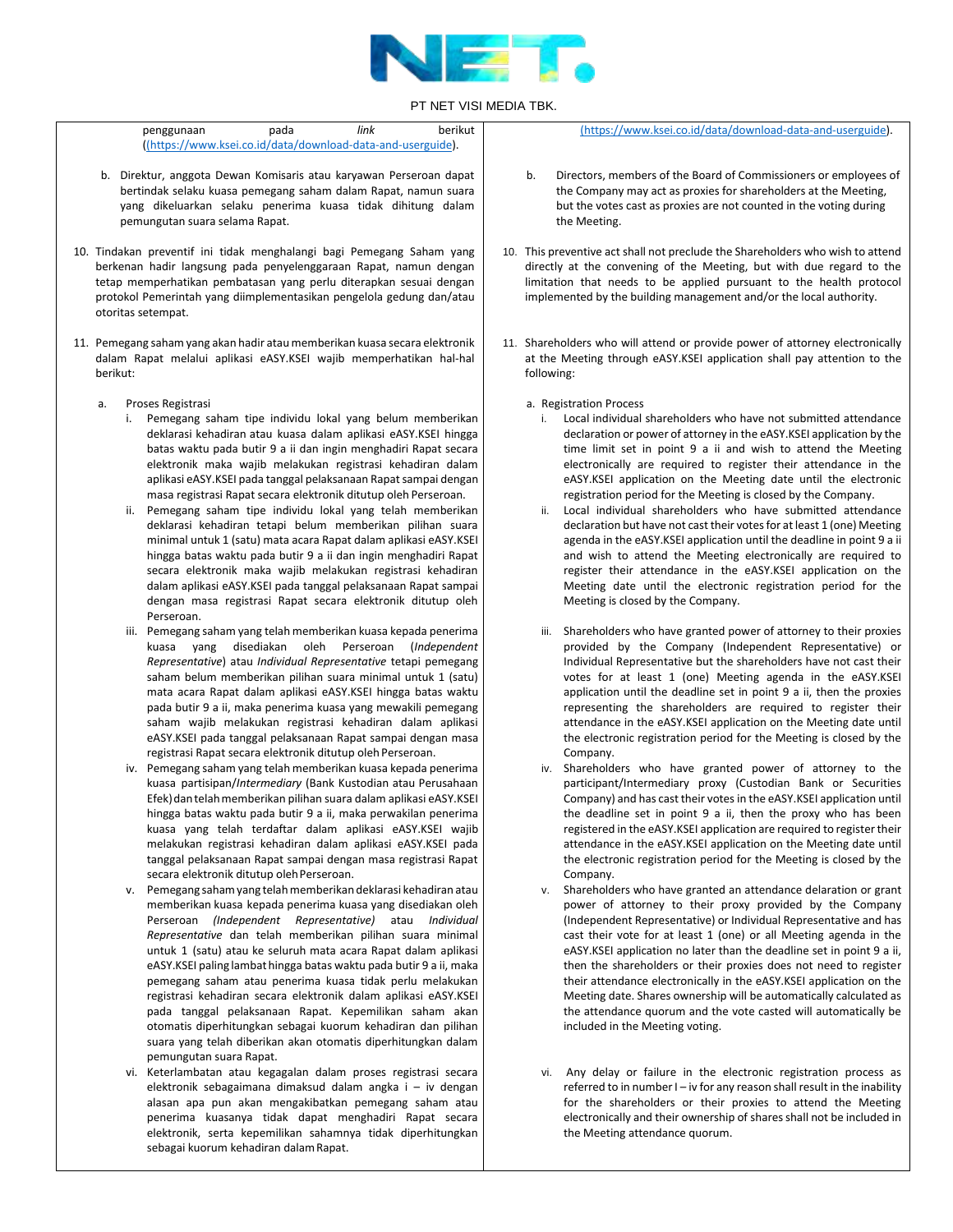

- b. Proses Penyampaian Pertanyaan dan/atau Pendapat Secara Elektronik
	- i. Pemegang saham atau penerima kuasa maksimal memiliki 2 (dua) kali kesempatan untuk menyampaikan pertanyaan dan/atau pendapat pada setiap sesi diskusi per mata acara Rapat. Pertanyaan dan/atau pendapat per mata acara Rapat dapat disampaikan secara tertulis oleh pemegang saham atau penerima kuasa dengan menggunakan fitur *chat* pada kolom 'Electronic Opinions' yang tersedia dalam layar E-meeting Hall di aplikasi eASY.KSEI.
	- ii. Penentuan mekanisme pelaksanaan diskusi per mata acara Rapat secara tertulis melalui layar E-meeting Hall di aplikasi eASY.KSEI merupakan kewenangan bagi setiap Perseroan dan hal tersebut akan dituangkan Perseroan dalam Tata Tertib Pelaksanaan Rapat melalui aplikasi eASY.KSEI.
	- iii. Bagi penerima kuasa yang hadir secara elektronik dan akan menyampaikan pertanyaan dan/atau pendapat pemegang sahamnya selama sesi diskusi per mata acara Rapat berlangsung, maka diwajibkan untuk menuliskan nama pemegang saham dan besar kepemilikan sahamnya lalu diikuti dengan pertanyaan atau pendapatterkait.
	- c. Proses Pemungutan Suara/Voting
		- i. Proses pemungutan suara secara elektronik berlangsung di aplikasi eASY.KSEI pada menu E-meeting Hall, sub menu Live Broadcasting.
		- ii. Pemegang saham yang hadir sendiri atau diwakilkan penerima kuasanya namun belum memberikan pilihan suara pada mata acara Rapat, maka pemegang saham atau penerima kuasanya memiliki kesempatan untuk menyampaikan pilihan suaranya selama masa pemungutan suara melalui layar E-meeting Hall di aplikasi eASY.KSEI dibuka oleh Perseroan. Ketika masa pemungutan suara secara elektronik per mata acara Rapat dimulai, sistem secara otomatis menjalankan waktu pemungutan suara *(voting time)* dengan menghitung mundur maksimum selama 30 (tiga puluh) detik.
		- iii. *Voting time* selama proses pemungutan suara secara elektronik merupakan waktu standar yang ditetapkan pada aplikasi eASY.KSEI. Perseroan dapat menetapkan kebijakan waktu pemungutan suara langsung secara elektronik per mata acara dalam Rapat (dengan waktu maksimum adalah 30 (tiga puluh) detik per mata acara Rapat) dan akan dituangkan dalam Tata Tertib Pelaksanaan Rapat melalui aplikasi eASY.KSEI.
	- d. Tayangan Rapat
		- i. Pemegang saham atau penerima kuasanya yang telah terdaftar di eASY.KSEI paling lambat hingga batas waktu pada butir 9 a ii dapat menyaksikan pelaksanaan Rapat yang sedang berlangsung melalui webinar Zoom dengan mengakses menu eASY.KSEI (sub menu Tayangan RUPS) yang berada pada fasilitas AKSes [\(https://akses.ksei.co.id/\)](https://akses.ksei.co.id/).
		- ii. Tayangan Rapat *memiliki* kapasitas hingga 500 peserta, di mana kehadiran tiap peserta akan ditentukan berdasarkan *first come first serve basis*. Bagi pemegang saham atau penerima kuasanya yang tidak mendapatkan kesempatan untuk menyaksikan pelaksanaan Rapat melalui Tayangan RUPS tetap dianggap sah hadir secara elektronik serta kepemilikan saham dan pilihan suaranya diperhitungkan dalamRapat**,**sepanjang telahteregistrasi dalamaplikasi eASY.KSEI.
		- iii. Pemegang saham atau penerima kuasanya yang hanya *menyaksikan* pelaksanaan Rapat melalui Tayangan Rapat namun tidak teregistrasi hadir secara elektronik pada aplikasi eASY.KSEI, maka kehadiran pemegang saham atau penerima kuasanya tersebut dianggap tidak sah serta tidak akan masuk dalam perhitungan kuorum kehadiran Rapat.
		- iv. Pemegang saham atau penerima kuasanya yang menyaksikan pelaksanaan Rapat melalui Tayangan Rapat memiliki fitur *raise hand* yang dapat digunakan untuk mengajukan pertanyaan dan/atau pendapat selama sesi diskusi per mata acara Rapat berlangsung. Apabila Perseroan mengizinkan dengan
- b. Process for Submitting Questions and/or Opinions Electronically
	- i. The shareholder or their proxies maximum have 2 (two) opportunities to submit questions and/or opinions during each discussion session per Meeting agenda. Questions and/or opinions per Meeting agenda can be submitted in writing by the shareholders or their proxies by using the chat feature in the 'Electronic Opinions' column as provide in the E-meeting Hall screen in eASY.KSEI application.
	- ii. The determination of the mechanism for implementing the discussion per meeting agenda in writing through the E-Meeting Hall screen in the eASY.KSEI application is the authority of each Company and this will be stated by the Company in the Rules of Conduct for the Meeting through eASY.KSEI application.
	- iii. For the proxies who attend electronically and will submit questions and/or opinions of their shareholders during the discussion session per agenda of the Meeting, are required to write down the names of the shareholders and the numbers of their share ownership followed by related questions or opinions.

#### c. Voting Process

- i. The electronic voting process takes place in the eASY.KSEI application on the E-Meeting Hall menu, Live Broadcasting sub menu.
- ii. Shareholders who are present by themself or are represented by their proxies but have not yet cast their votes in the agenda of the Meeting, then the shareholders or their proxies have the opportunity to submit their vote during the voting period as long as the E-Meeting Hall in the eASY.KSEI application has been opened by the Company. When the electronic voting period per meeting agenda begins, the system automatically runs the voting time by counting down a maximum of 30 (thirty) seconds.
- iii. Voting time during the electronic voting process is the standard time set in the eASY.KSEI application. Company may determine the time policy for direct voting electronically per agenda of the Meeting (with a maximum time of 30 (thirty) seconds per agenda of the Meeting) and this will be stated in the Rules of Conduct for the Meeting through the eASY.KSEI application.

#### d. Meeting Broadcast

- i. Shareholders or their proxies who have been registered in the eASY.KSEI application no later than the deadline in point 9 a ii can witness the ongoing Meeting through the Zoom webinar by accessing the eASY.KSEI menu (the GMS Broadcast submenu) located at the AKSes facility [\(https://access.ksei.co.id/\)](https://access.ksei.co.id/).
- ii. The Meeting broadcast has a capacity of up to 500 participants, where the attendance of each participant will be determined on a first come first serve basis. Shareholders or their proxies who do not have the opportunity to witness the convention of the Meeting through the Meeting Broadcast are still considered valid to be present electronically and share ownership and voting choices are taken into account at the Meeting, as long as they have been registered in the eASY.KSEI.
- Shareholders or their proxies who only witnessed the convention of the Meeting through the Meeting Broadcast but are not registered are present electronically on the eASY.KSEI application, then the presence of the shareholder or proxies is considered invalid and will not be included in the calculation of the meeting attendance quorum.
- iv. Shareholders or their proxies who witness the convention of the Meeting through the Meeting Broadcast have a raise hand feature that can be used to ask questions and/or opinions during the discussion session per agenda of the Meeting. If the Company allows by activating the allow to talk feature, then shareholders or